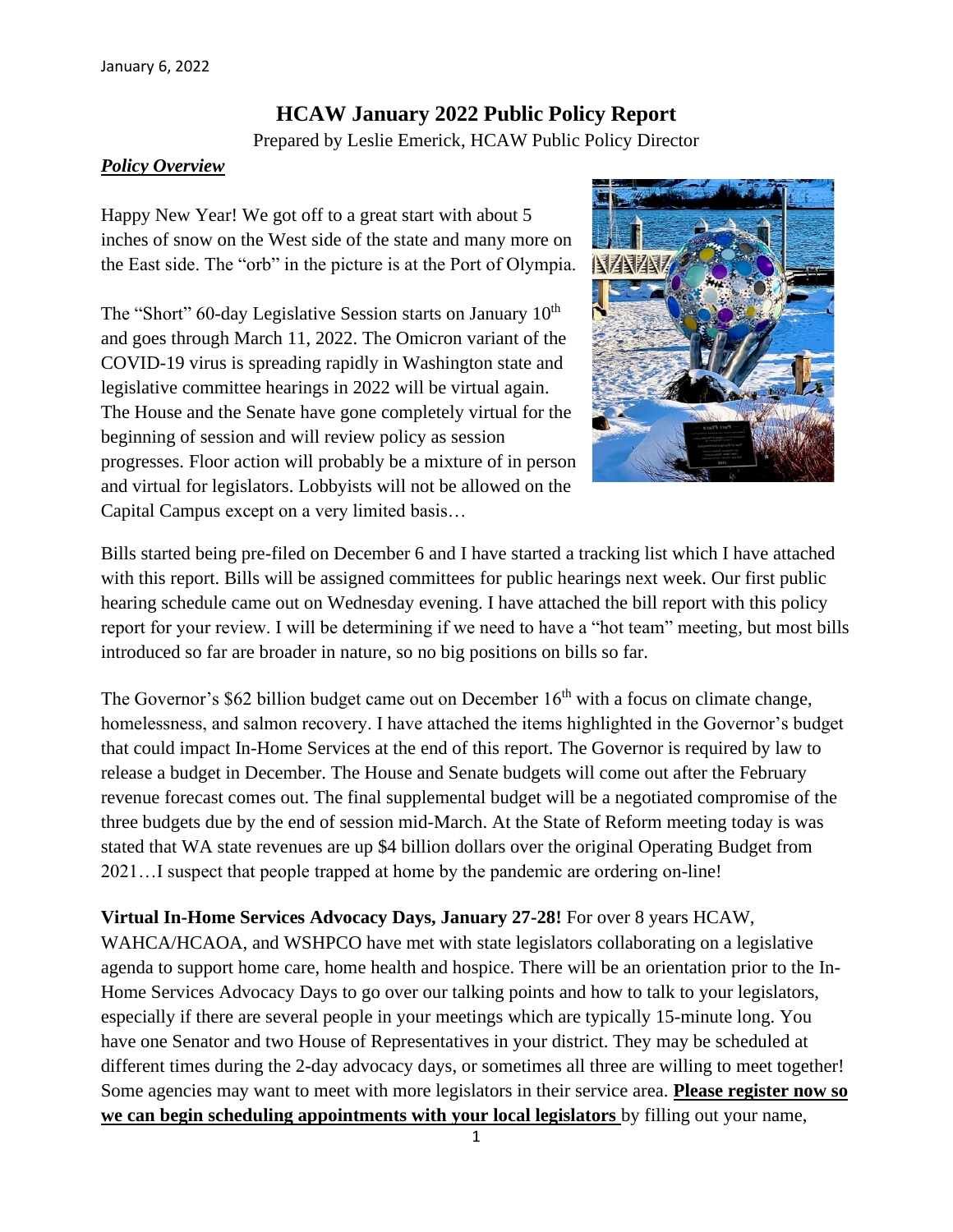agency, in-home services association, and your legislative district number. To register got to: **[In-](https://forms.gle/3yf51Zu2YdynLz79A)[Home Services Advocacy Day Registration.](https://forms.gle/3yf51Zu2YdynLz79A)** I am working on the "song sheet" for the event and will add more issues as bills are introduced during the early session....

**LTC Coalition for Extending COVID-19 Rates:** HCAW and WAHCA/HCAOA have been participating in a coalition with providers of skilled nursing, assisted living, adult family homes, private duty nursing and home care to extend the emergency funding for COVID-19 permanently. A letter has gone out to legislators on our behalf to support the continuation of these funds. The Governor's Budget does extend the funding until the end of the fiscal year in June 2022, then begins to ramp down in the next fiscal year July 2022. The position of the coalition is that we can't go back to the former funding rates and that the emergency funding rate is the new "floor". Heather Navarre will be testifying before the fiscal committees on behalf of the coalition.

**Washington Cares Act:** Will be a delayed for 18 months early in the legislative session while the legislature does a variety of "fixes" for the program. HCAW was supportive of the legislation when it passed two years ago because it will boost funding available for home care. Passed in 2019 by the Legislature and signed by Inslee, the WA Cares Fund creates a 0.58% payroll deduction on employees, set to begin in January. Starting in 2025, eligible beneficiaries could then start claiming up to \$36,500 to help pay for things like home care, meal delivery, assisted living or other needs. We will be tracking any related bills introduced this session.

**Update on Palliative Care Insurance Benefit:** The WA State Health Care Authority (HCA) is going to reinitiate rulemaking for palliative care services to include coverage under the state's Medicaid program, PEBB, and SEBB! We had a great meeting with HCA staff on December 13<sup>th</sup>, regarding resurrecting the Palliative Care Rulemaking that they initiated in 2019 and then stopped due to COVID and other factors. Based on the decision from HCA, we will delay our palliative care bill to expand the service to private insurers until the rulemaking is finalized.

**HCAW and WSHPCO will Request a Budget Proviso for the 2022 Supplemental Budget for Rulemaking for a Palliative Care Benefit for Medicaid, PEBB, SEBB:** The Health Care Authority (HCA) rulemaking to establish a palliative care benefit may require some ProviderOne billing system changes to provide the palliative care services in some type of a bundled payment. They may also need some funding for the analytics involved with developing a standardized palliative care benefit.

**WA State Psilocybin Bill pre-filed, SB 5660 Concerning access to psilocybin services by individuals 21 years of age and older:** I was invited to talk to **Senator Jesse Salomon** (D) representing the Shoreline area during the development of this bill. He wanted to discuss how the Oregon bill for psilocybin at the end of life was being implemented and if there are any things that we could do better if we run the bill in WA State. The bill was modeled after the Oregon bill.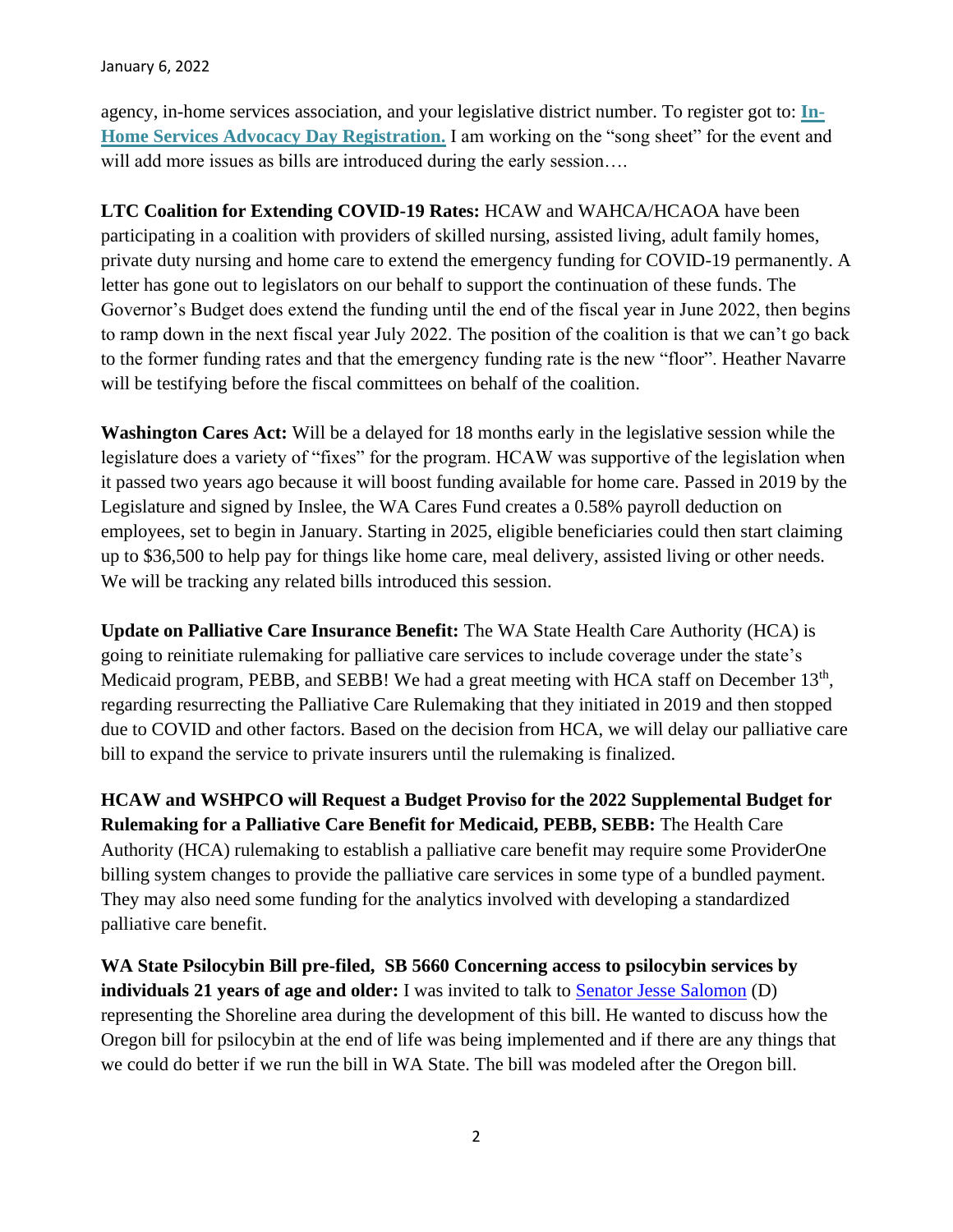January 6, 2022

**Request that Private Duty Nursing Agencies (PDN),** gain additional reimbursement for being an agency provider vs an independent provider. PDN agencies are currently being paid at the same rate as an independent provider with no agency overhead costs considered in the payment. We are modeling this after the home care agency differential between agencies and IPs.

**Request 10% Rate Increase for Medicaid Home Health, PDN Adult Family Homes and PDN Pediatric Group Settings:** Home health did not get a rate increase for the COVID 19 emergency. The PDN groups have a low reimbursement rate and are unable to hire new nurses to get children and adults that have been deemed ready to go home out of hospitals in the state.

### *Health Care Authority (HCA)*

**Apple Health (Medicaid) Provider Alert New modifier for audio-only:** Effective for claims with dates of service on and after January 1, 2022, the Health Care Authority (HCA) will require the use of the new FQ modifier when billing for services provided via audio-only modality.

#### **New place of service (POS) code 10 and revised definition of POS 2**

Effective for claims with dates of service on and after April 4, 2022, HCA will implement the following new place of service (POS) code 10 and the revised definition of POS 02 when billing the HIPPA-compliant telemedicine (audio-visual) or telehealth (audio-only).

**Online resources:** HCA has published updates to the following online resources on HCA's [Provider billing guides and fee schedules webpage,](https://na01.safelinks.protection.outlook.com/?url=https%3A%2F%2Flnks.gd%2Fl%2FeyJhbGciOiJIUzI1NiJ9.eyJidWxsZXRpbl9saW5rX2lkIjoxMDIsInVyaSI6ImJwMjpjbGljayIsImJ1bGxldGluX2lkIjoiMjAyMTEyMTcuNTA0ODU1OTEiLCJ1cmwiOiJodHRwczovL3d3dy5oY2Eud2EuZ292L25vZGUvMzAxIn0.BccEX_MSdCPuksImCQVFkYIhihuEbkUxgZbAXoHYkcA%2Fs%2F592002945%2Fbr%2F123344745014-l&data=04%7C01%7C%7Cd17c7e4d53474885904b08d9c17fa7c7%7C84df9e7fe9f640afb435aaaaaaaaaaaa%7C1%7C0%7C637753576291266012%7CUnknown%7CTWFpbGZsb3d8eyJWIjoiMC4wLjAwMDAiLCJQIjoiV2luMzIiLCJBTiI6Ik1haWwiLCJXVCI6Mn0%3D%7C3000&sdata=ITUeRf%2FWxagZTMItkD2lAg00vGyLxsoionhfOApRULg%3D&reserved=0) *Billing guides and fee schedules, Telehealth*:

**Clinical policy and billing:** [Apple Health \(Medicaid\) clinical policy and billing for COVID-19](https://na01.safelinks.protection.outlook.com/?url=https%3A%2F%2Flnks.gd%2Fl%2FeyJhbGciOiJIUzI1NiJ9.eyJidWxsZXRpbl9saW5rX2lkIjoxMDMsInVyaSI6ImJwMjpjbGljayIsImJ1bGxldGluX2lkIjoiMjAyMTEyMTcuNTA0ODU1OTEiLCJ1cmwiOiJodHRwczovL3d3dy5oY2Eud2EuZ292L2Fzc2V0cy9iaWxsZXJzLWFuZC1wcm92aWRlcnMvYXBwbGUtaGVhbHRoLWNsaW5pY2FsLXBvbGljeS1hbmQtYmlsbGluZy1DT1ZJRDE5LWZhcS0yMDIxMTIwOS5wZGYifQ.Jb5Jwuw4e_zLWfKhsnNwTGd7LCTPnOEwyhxI2s-n-Xc%2Fs%2F592002945%2Fbr%2F123344745014-l&data=04%7C01%7C%7Cd17c7e4d53474885904b08d9c17fa7c7%7C84df9e7fe9f640afb435aaaaaaaaaaaa%7C1%7C0%7C637753576291266012%7CUnknown%7CTWFpbGZsb3d8eyJWIjoiMC4wLjAwMDAiLCJQIjoiV2luMzIiLCJBTiI6Ik1haWwiLCJXVCI6Mn0%3D%7C3000&sdata=zCvXFx1SkZ4NAXSYzTzD9U7g%2BRjGXCTeRw5PNYCyDWg%3D&reserved=0)  [\(includes telemedicine/telehealth\)](https://na01.safelinks.protection.outlook.com/?url=https%3A%2F%2Flnks.gd%2Fl%2FeyJhbGciOiJIUzI1NiJ9.eyJidWxsZXRpbl9saW5rX2lkIjoxMDMsInVyaSI6ImJwMjpjbGljayIsImJ1bGxldGluX2lkIjoiMjAyMTEyMTcuNTA0ODU1OTEiLCJ1cmwiOiJodHRwczovL3d3dy5oY2Eud2EuZ292L2Fzc2V0cy9iaWxsZXJzLWFuZC1wcm92aWRlcnMvYXBwbGUtaGVhbHRoLWNsaW5pY2FsLXBvbGljeS1hbmQtYmlsbGluZy1DT1ZJRDE5LWZhcS0yMDIxMTIwOS5wZGYifQ.Jb5Jwuw4e_zLWfKhsnNwTGd7LCTPnOEwyhxI2s-n-Xc%2Fs%2F592002945%2Fbr%2F123344745014-l&data=04%7C01%7C%7Cd17c7e4d53474885904b08d9c17fa7c7%7C84df9e7fe9f640afb435aaaaaaaaaaaa%7C1%7C0%7C637753576291266012%7CUnknown%7CTWFpbGZsb3d8eyJWIjoiMC4wLjAwMDAiLCJQIjoiV2luMzIiLCJBTiI6Ik1haWwiLCJXVCI6Mn0%3D%7C3000&sdata=zCvXFx1SkZ4NAXSYzTzD9U7g%2BRjGXCTeRw5PNYCyDWg%3D&reserved=0)

**Social Worker for Home Health**: Helpful for billing palliative care through home health Medicaid program. The new reimbursement program will start up on January 1, 2022. **Effective January 1, 2022**, the Health Care Authority (HCA) is publishing quarterly updates to many of the Apple Health billing guides. Billing guides are located on [HCA's Provider billing guides and fee schedules](https://lnks.gd/l/eyJhbGciOiJIUzI1NiJ9.eyJidWxsZXRpbl9saW5rX2lkIjoxMDIsInVyaSI6ImJwMjpjbGljayIsImJ1bGxldGluX2lkIjoiMjAyMTEyMjIuNTA3MzczMzEiLCJ1cmwiOiJodHRwczovL3d3dy5oY2Eud2EuZ292L25vZGUvMzAxIn0.PFDb99LDMEQyY3EWKhSGTeLnF5ypetVjsCe_Hya5P8Y/s/2116560587/br/123639864496-l)  [webpage.](https://lnks.gd/l/eyJhbGciOiJIUzI1NiJ9.eyJidWxsZXRpbl9saW5rX2lkIjoxMDIsInVyaSI6ImJwMjpjbGljayIsImJ1bGxldGluX2lkIjoiMjAyMTEyMjIuNTA3MzczMzEiLCJ1cmwiOiJodHRwczovL3d3dy5oY2Eud2EuZ292L25vZGUvMzAxIn0.PFDb99LDMEQyY3EWKhSGTeLnF5ypetVjsCe_Hya5P8Y/s/2116560587/br/123639864496-l) Check the webpage often. HCA is loading the revised billing guides as soon as they are finalized for publishing.

**Social Worker for Home Health Rulemaking moving to CR-102 process:** HCAW has expressed concerns to the HCA that the rules language in not very clear and does not sync very well with Medicare definitions for a social worker by using the term "Medical Social Worker". More to come on that issue! The rulemaking process will amend the WAC to allow for reimbursement of a social worker for home health. **Chapter 182-551** (multiple sections), Home health services. To read the filing notice and view the proposed rules, see [WSR 22-01-132.](https://lnks.gd/l/eyJhbGciOiJIUzI1NiJ9.eyJidWxsZXRpbl9saW5rX2lkIjoxMDUsInVyaSI6ImJwMjpjbGljayIsImJ1bGxldGluX2lkIjoiMjAyMTEyMjMuNTA3ODAzMDEiLCJ1cmwiOiJodHRwczovL3d3dy5oY2Eud2EuZ292L2Fzc2V0cy8xMDItMjItMDEtMTMyLnBkZiJ9.B9rk3bwEjAEDGBrjqz2dc0-1308NDXkj-SIplwtRFPw/s/2116560587/br/123684464002-l)

**Purpose:** The 2021-2023 operating budget included a proviso (section 211(65), chapter 334, Laws of 2021) specifying that certain appropriated funds are provided to reimburse social workers as part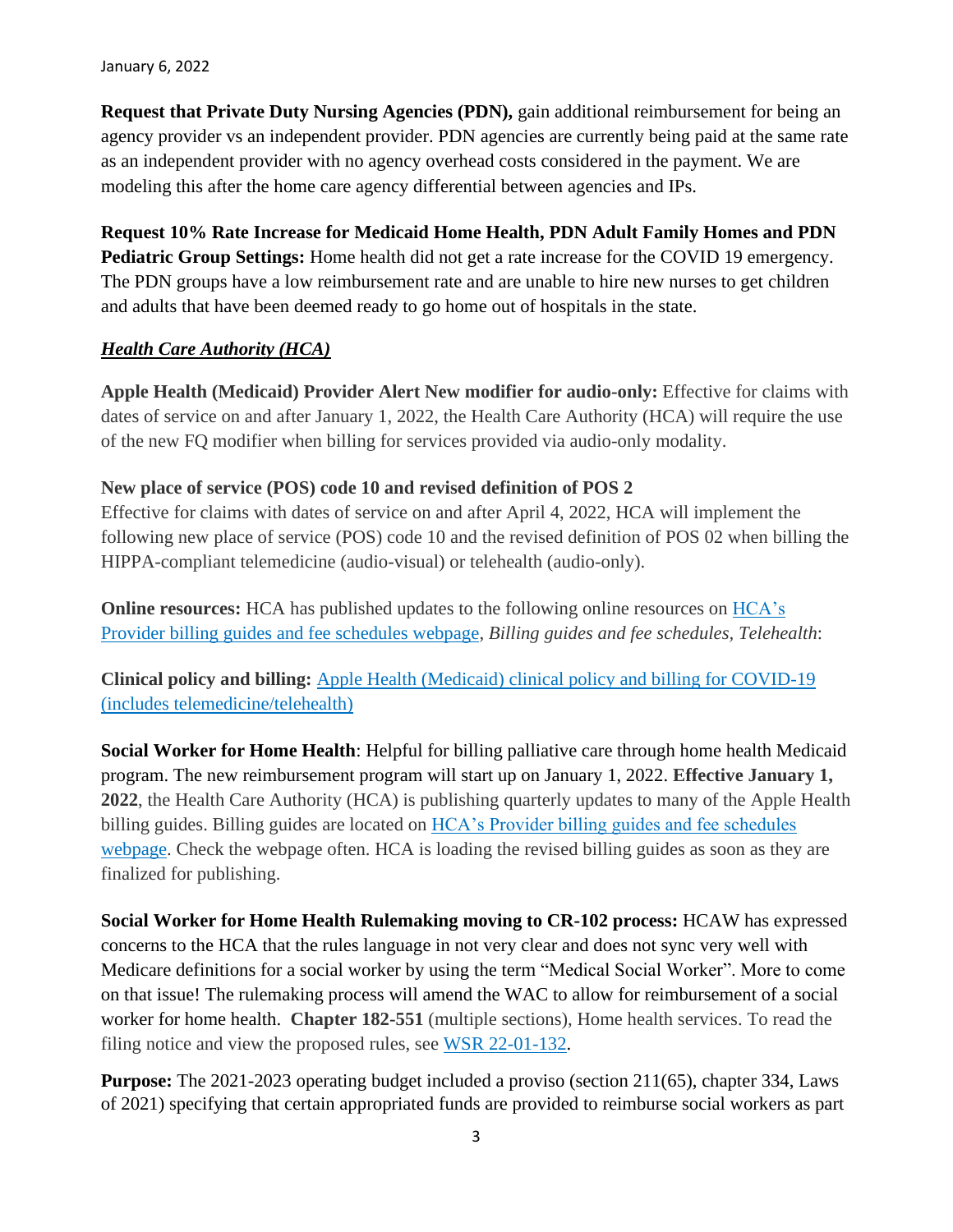of the medical assistance home health benefit. The agency is amending home health rules in chapter 182-551 WAC, subchapter II, to include medical social services within the home health program.

## *Department of Social and Health Services (DSHS)*

**LTC Worker Training Program Flexibility Rulemaking initiated**: The department is planning to amend WACs  $\frac{388-112A-0010}{2}$  and  $\frac{388-112A-0300}{2}$  to establish rules that allow for remote skills training which provides for more flexibility in training our long-term care workforce in remote areas. To read the preproposal click [here.](https://lnks.gd/l/eyJhbGciOiJIUzI1NiJ9.eyJidWxsZXRpbl9saW5rX2lkIjoxMDMsInVyaSI6ImJwMjpjbGljayIsImJ1bGxldGluX2lkIjoiMjAyMTExMDIuNDgyOTA2MTEiLCJ1cmwiOiJodHRwczovL3d3dy5kc2hzLndhLmdvdi9zaXRlcy9kZWZhdWx0L2ZpbGVzL3JwYXUvZG9jdW1lbnRzLzEwMS0yMS0yMi0wNzYucGRmP3V0bV9tZWRpdW09ZW1haWwmdXRtX3NvdXJjZT1nb3ZkZWxpdmVyeSJ9.jW7ZFiKJOgnh0LleAmyoqsWhpn9XfFrgUObBMRpdoxU/s/815314662/br/116522721160-l) If you are interested in participating in this rule making process, please contact Angel Sulivan at [angel.sulivan@dshs.wa.gov.](mailto:angel.sulivan@dshs.wa.gov)

### *Department of Health (DOH)*

**Home Health and Hospice Telemedicine Supervisory Visits:** DOH is hosting another public rule workshops to discuss home health and hospice telemedicine supervisory visits:

• January 7,  $2022 - 9:00$ am to  $12:00$ pm – Virtual/TEAMs. If you are interested in attending/participating in these workshops, please register by sending your name and email to [john.hilger@doh.wa.gov.](mailto:john.hilger@doh.wa.gov)

Background: Current rules require home health and hospice agencies to supervise aides each month during an "on-site visit." While these requirements have been waived during the COVID-19 pandemic, the waiver will expire at the end of the declared emergency. Emergency rules under WSR 21-16-096 were put into place beginning August 3, 2021 to allow agencies to conduct supervision of aides via telemedicine and to cover any gap between the end of the pandemic and finalization of permanent rulemaking – which is the purpose of filing the attached CR-101.

- [In-Home Services WSR 21-20-084.PDF](https://lnks.gd/l/eyJhbGciOiJIUzI1NiJ9.eyJidWxsZXRpbl9saW5rX2lkIjoxMDAsInVyaSI6ImJwMjpjbGljayIsImJ1bGxldGluX2lkIjoiMjAyMTExMjQuNDkzNTUyMDEiLCJ1cmwiOiJodHRwczovL2NvbnRlbnQuZ292ZGVsaXZlcnkuY29tL2F0dGFjaG1lbnRzL1dBRE9ILzIwMjEvMTEvMjQvZmlsZV9hdHRhY2htZW50cy8yMDA1NjAzL0luLUhvbWUlMjBTZXJ2aWNlcyUyMFdTUiUyMDIxLTIwLTA4NC5QREYifQ.2KM6WI_ejY5Cm0-wXFhkq0GJj9nJyOiAlwIE1KCiM0c/s/717258116/br/121696839483-l)
- [WSR 21-16-096.pdf](https://lnks.gd/l/eyJhbGciOiJIUzI1NiJ9.eyJidWxsZXRpbl9saW5rX2lkIjoxMDEsInVyaSI6ImJwMjpjbGljayIsImJ1bGxldGluX2lkIjoiMjAyMTExMjQuNDkzNTUyMDEiLCJ1cmwiOiJodHRwczovL2NvbnRlbnQuZ292ZGVsaXZlcnkuY29tL2F0dGFjaG1lbnRzL1dBRE9ILzIwMjEvMTEvMjQvZmlsZV9hdHRhY2htZW50cy8yMDA1NjEyL1dTUiUyMDIxLTE2LTA5Ni5wZGYifQ.HyxNxHyV0yeUScEi1RKHOCtANvaXc76Wwdtpn-gmwPw/s/717258116/br/121696839483-l)

### **Hospice Certificate of Need:**

**Hospice CON Rulemaking:** We did get an update from Eric Hernandez, DOH CON Manager, "We have already started our planning for rulemaking, now that we have some resources to get this work done. We anticipate holding workshops starting in late winter to early spring. The entire WAC 246-310 is open, so they are strategizing on how best to divide this work so that we can get done efficiently and with the most participate with stakeholders. No dates set yet. Just an FYI that WSHPCO met with DOH to discuss using accurate data for CON proposals.

**Home Health CON Rulemaking:** No word from DOH yet on when this will begin…but we have hired Marc Berg, former HCAW Board member to provide some analytics on home health in WA State. This will be helpful when we finally do go into rulemaking!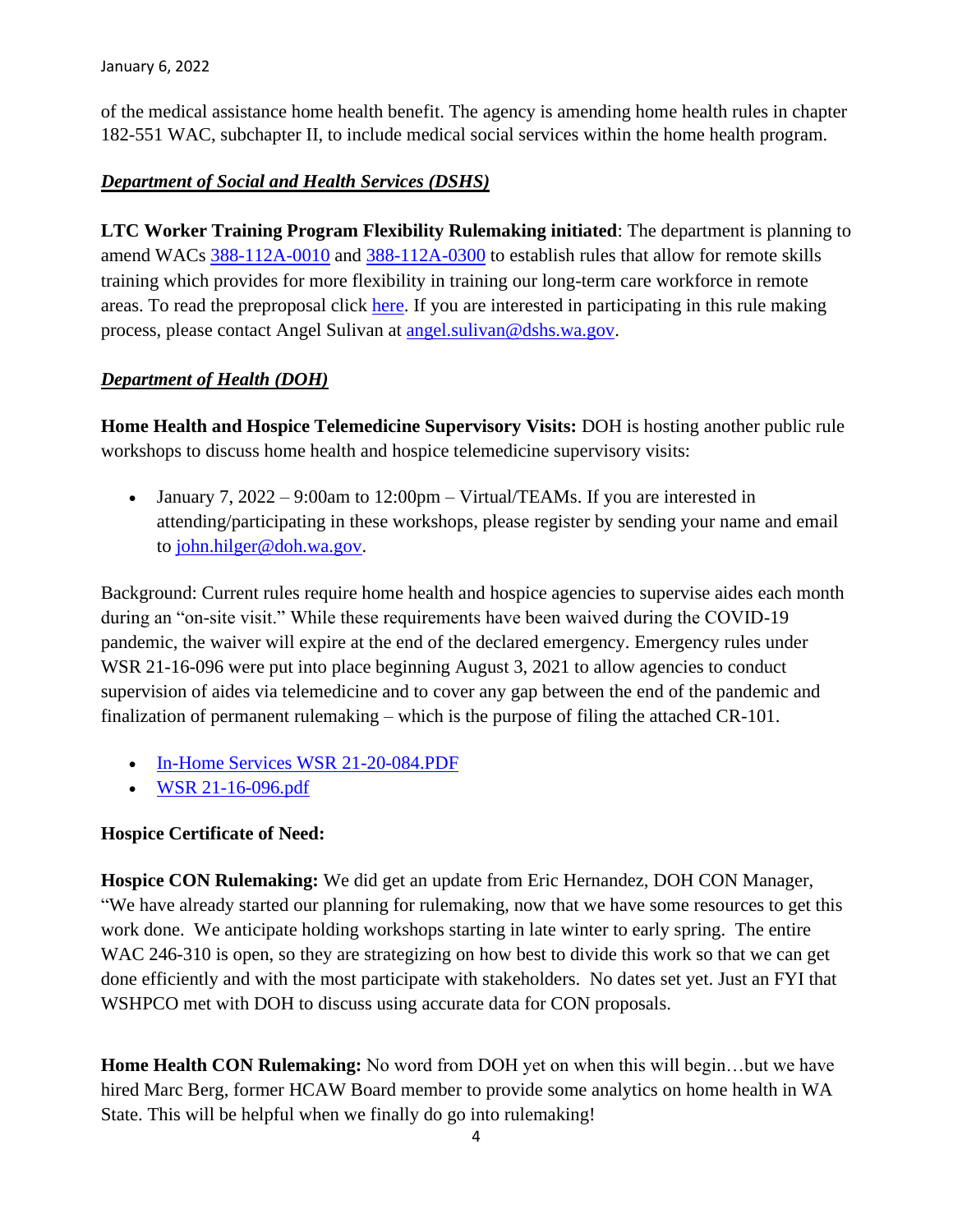**In-Home Services Rules**: DOH plans to update the In-Home Services Rules. No date set yet. Do you have suggestions for changes to the hospice related rules that should be made? We need to let John Hilger at DOH know soon so he can begin to incorporate into the draft for stakeholder review.

**Palliative Care Roadmap Still Available!!** It's posted on [DOH Rural Health webpage,](https://www.doh.wa.gov/ForPublicHealthandHealthcareProviders/RuralHealth) as well as the [WA Rural Palliative Care Initiative portal T](https://waportal.org/partners/home/washington-rural-palliative-care-initiative)o order: <https://prtonline.myprintdesk.net/DSF/>

#### **Nursing Care Quality Assurance Commission (NCQAC)**

**Nurse Licensure Fee Increases:** On November 10, 2021, the Department of Health in consultation with the Nursing Care Quality Assurance (NCQAC) filed a CR-101 (WSR # 21-23-053) to consider changes to the fees and renewal cycle for registered nurses, licensed practical nurses, advanced registered nurse practitioners, and nursing technicians. RCW 43.70.250 requires that the costs of licensing each profession be fully borne by members of that profession. Rulemaking is needed to ensure fees cover the costs of licensing the professions. A fee change may be necessary to cover the cost of a database solution to replace an outdated licensing system, for staffing to continue nurse license processing within legislated timelines and staffing to address increased workload associated with nursing assistants and the long-term care crisis.

Covid-19 pushed longstanding nursing workforce shortages in long-term care (LTC) into crisis. Legislated stakeholder work produced solutions within the NCQAC's authority:

- Massive transformation in Nursing Assistant training and testing capacity
- Implement training and testing modalities, apprenticeship pathway into nursing, rules

Support expansion of qualified nursing workforce

To address the crisis, NCQAC proposes:

- Phase One NCQAC staffing (5 FTEs)
- Phase Two Pilot program implementation

Annual financial impact on NCQAC: Approximately \$750K beginning FY23

**LPN Apprenticeship and LTC Nursing Workforce:** This group is an extension of the multiple years of work on the LTC Workforce Steering Committee. The LPN Apprenticeship and LTC Nursing Workforce virtual summit was help on October 22, 2021, and there are more workgroup meetings coming up for me in the near future. I am an official member of this workgroup and will continue to offer ideas from our association membership. The LTC Workforce Development Steering Committee submitted [The LTC Workforce Development Final Report -](https://www.doh.wa.gov/Portals/1/Documents/6000/2021LTCWorkforceDevelopmentReport.pdf) June 2021 [\(PDF\)](https://www.doh.wa.gov/Portals/1/Documents/6000/2021LTCWorkforceDevelopmentReport.pdf) to the legislature in June 2021. The report includes legislative recommendations for continued work to support the needs of long-term care.

**DSHS and DOH Stakeholder Workgroups on SHB 1218:** [SHB 1218](https://app.leg.wa.gov/billsummary?BillNumber=1218&Year=2021&Initiative=false) addresses the quality of life, health, and safety of long-term care residents during a state of emergency, such as a pandemic.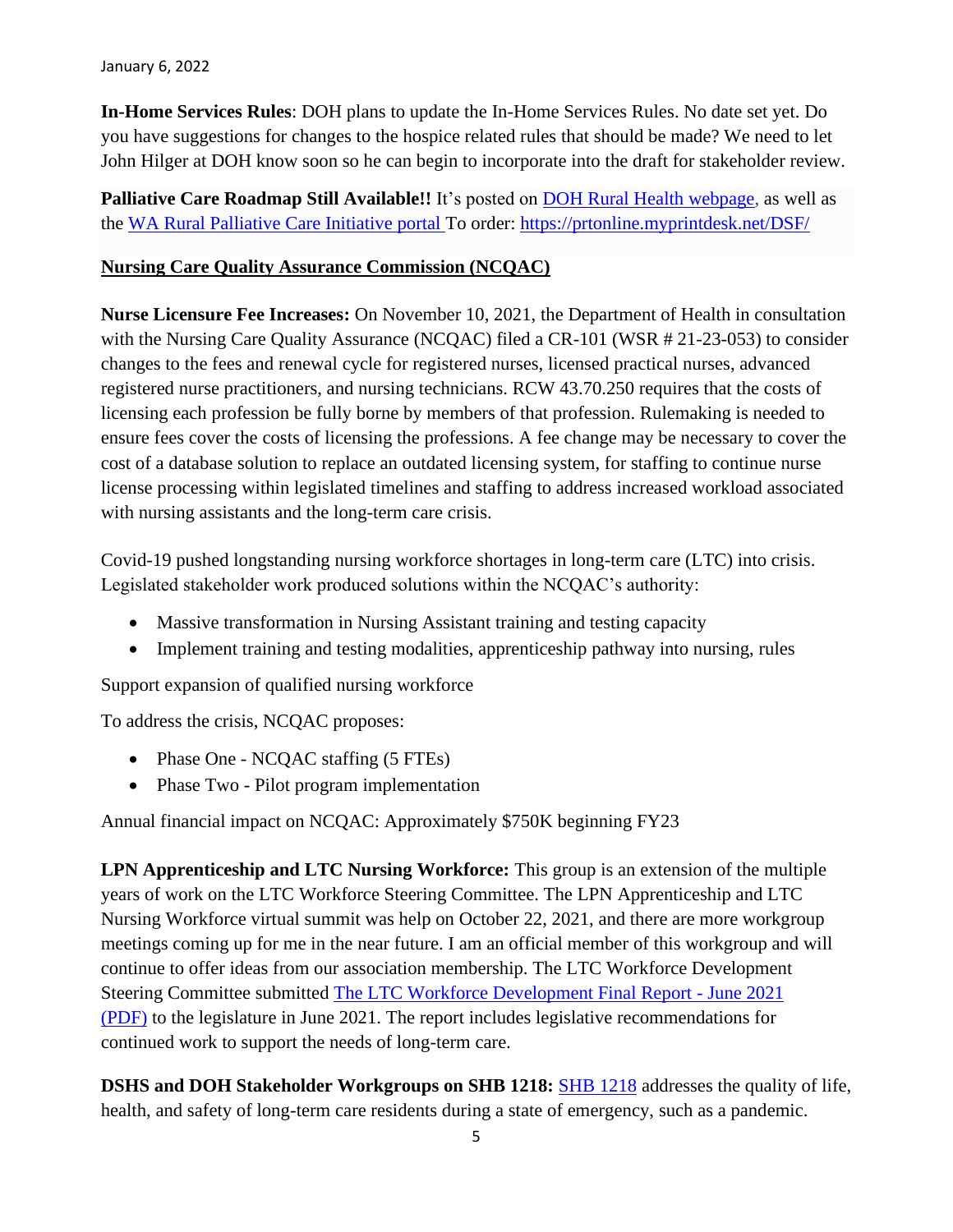During the 2021 legislative session, the legislature passed two bills in response to the COVID-19 public health emergency with major impacts on long-term care facilities and homes. The final draft report has not been sent out before the December 2021 deadline.

### *Ongoing Public Policy Meetings*

**HCAW Public Policy Meeting:** Meets on every 2<sup>nd</sup> Tuesday morning at 8:30 am of each month to review the public policy report and make recommendations to the board if appropriate.

**[WA State Senior Citizens Lobby:](https://www.waseniorlobby.org/)** I attended the full day conference and listened to legislators and Governor staff talk about the state budget and next session. The state is in good financial condition considering a pandemic and employment issues!

**[Dementia Action Collaborative:](https://www.dshs.wa.gov/altsa/dementia-action-collaborative)** There will be new legislation proposed in 2022 to continue the efforts of the DAC and update the state Dementia Plan. I have been participating in the states Dementia Collaborative for several years. I am working on a readmissions committee with this group that includes discussions around in-home services.

**WA State Hospital Association** (**WSHA) Readmissions Workgroup:** I am in the WSHA Readmissions Workgroup. I am trying to incorporate in-home services into their discussions!

**[WA State Telemedicine Collaborative:](https://www.wsha.org/policy-advocacy/issues/telemedicine/washington-state-telemedicine-collaborative/)** I participate in these meetings to follow issues closely related to providing telemedicine services in the home. The latest meeting was held on November 4<sup>th</sup>, 2021. There was further clarification on what an established relationship is for telehealth visits. They must have a report to the legislature done by the end of November 2021. I will send out when the final draft is released.

**Palliative Care-Rural Health Integration Advisory Team (PC-RHIAT):** For more information on their efforts go to:<https://waportal.org/partners/home/washington-rural-palliative-care-initiative> The group met on November 3 to review how the Cohort programs are going around the state.

### **Governor's 2022 Supplemental Budget Highlights Potentially Impacting In-Home Services**

### **Department of Health**

**Delays in Nursing Licenses:** Funding is provided for 10.0 FTE licensing staff to achieve faster turnaround on completed nursing licenses. (Health Professions Account - State)

**Long-Term Care Nursing Staff Crisis:** The Nursing Care Quality Assurance Commission will expand nursing assistant training and reduce the time someone needs to complete their nurse certification exam. The commission will also create an apprenticeship pathway to improve job prospects for nursing assistants and licensed practical nurses. (Health Professions Account - State, General Fund - State)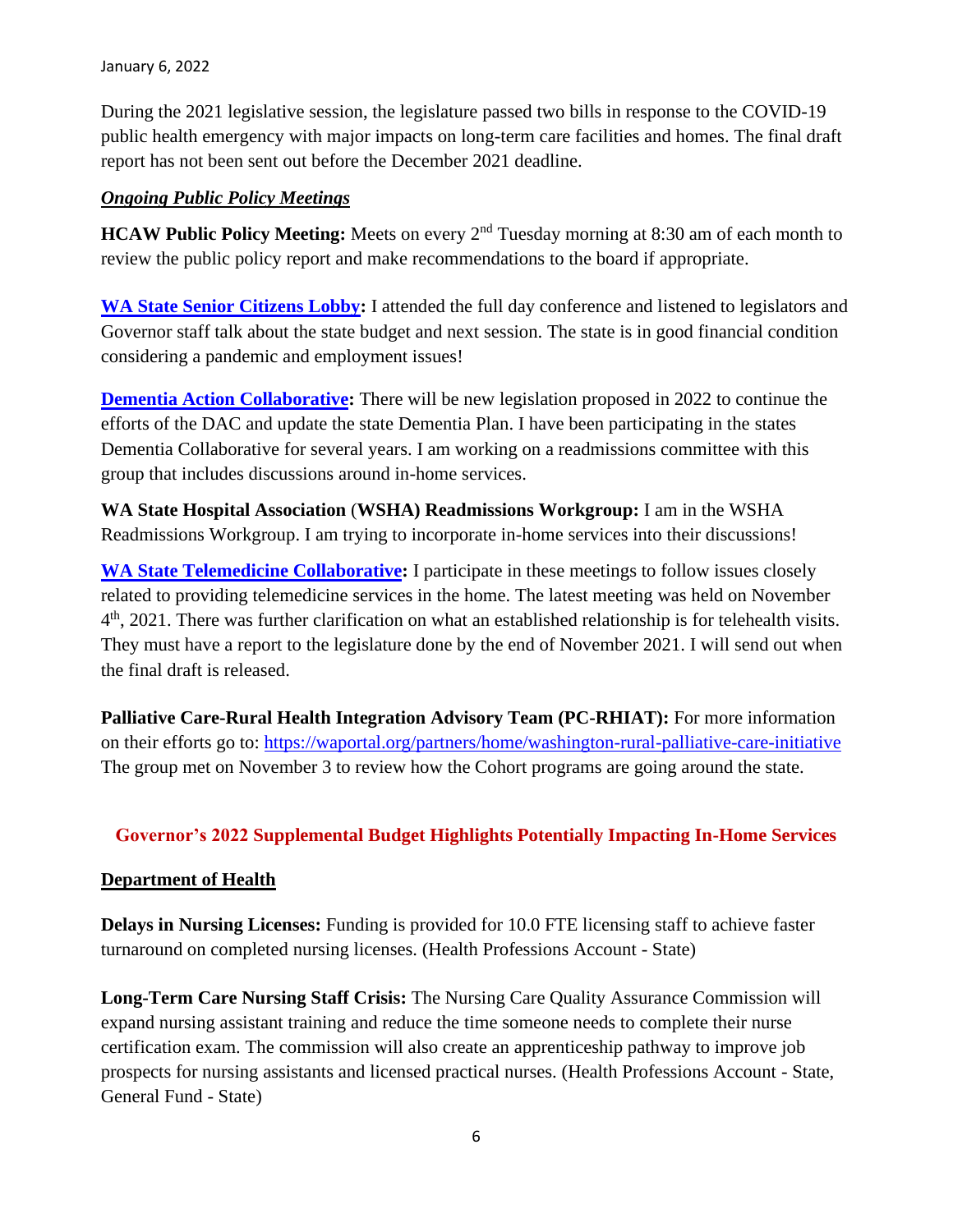#### January 6, 2022

**Nurse Preceptor Grants:** Funding is provided to set up a grant program to provide funding to nurses who are willing to supervise nursing students in health care settings. The goal of this program is to help reduce a shortage of health care settings for students to conduct their clinical hours and bring more nurses into the field. (General Fund - State)

**SEIU 1199 General Government:** The collective bargaining agreement includes a general wage increase of 3.25% for fiscal year 2023 and a retention bonus payable in two equal installments. (Health Professions Account - State, General Fund - Local, General Fund - Federal, other funds)

#### **Department of Social and Health Services (DSHS)**

**In-Home Provider PPE:** In-home care providers provide personal care to Medicaid clients in the client's home. Personal protective equipment maintains the safety of the provider and client. Funding is provided to purchase, store, and distribute PPE to in-home providers. This assumes that Federal Emergency Management Agency (FEMA) funding expires in March 2022. (General Fund - State, General Fund - Local CRC Oregon, General Fund - Medicaid Federal, other funds)

**APS Abuse Registry:** Funding is provided to establish a process to review requests from providers to be removed from the Adult Protective Services (APS) vulnerable adult abuse registry. The new process will take into consideration varying degrees of harm perpetuated by an individual and any rehabilitation sought after an APS finding. (General Fund - Medicaid Federal, General Fund - State, General Fund - Local CRC Oregon, other funds)

**CDE Transition Costs:** In April 2022, the Consumer Directed Employer will become the new administrative employer for over 45,000 individual providers who serve clients in their home. Funds will be provided from DSHS to the new CDE in April. Funding is provided to account for premiums for paid family leave. (General Fund - Medicaid Federal, General Fund - State, General Fund - Local CRC Oregon, other funds

**COVID Positive Units:** Funds are provided for units in nursing homes specifically for patients with COVID-19. These units are separate from other nursing home residents and help create more capacity in acute care hospitals that are facing critical shortages of hospital beds due to the pandemic. (Coronavirus St Fiscal Recovery Fund - Federal)

**Acute Care Hospital Capacity:** The COVID-19 pandemic led to a shortage of beds in acute care hospitals. From October through December 2021, ALTSA offered incentive payments to long-term care settings to take patients from acute care hospitals who have been in the hospital for more than 30 days without a discharge plan and who no longer need acute levels of care. (Coronavirus St Fiscal Recovery Fund - Federal)

**Case Management Ratios:** Case managers conduct home visits, respond to safety concerns, and connect clients to health and community resources. Lower caseloads contribute to better health